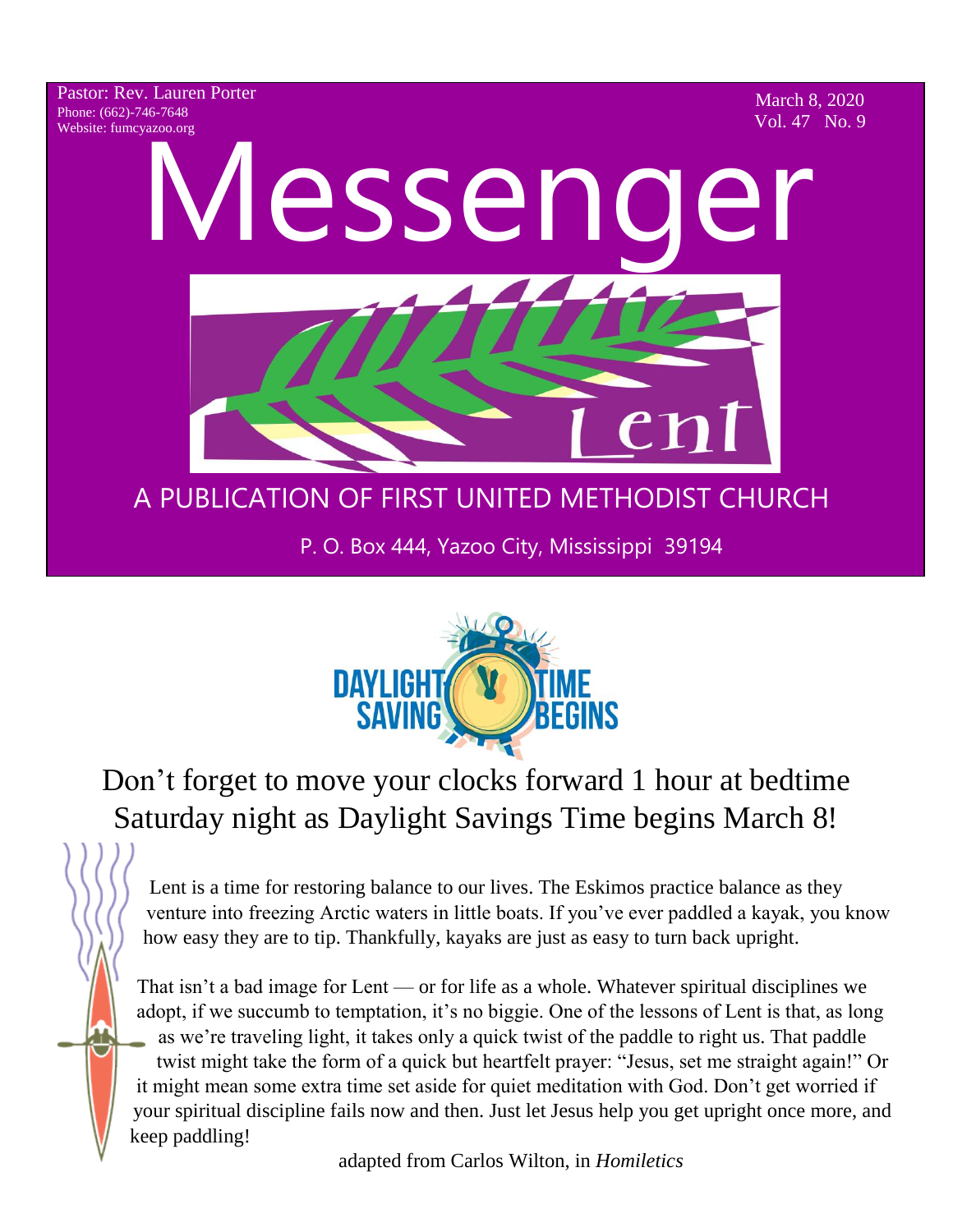## THIS WEEK'S CALENDAR

**SUNDAY, MARCH 8** 9:00 a.m. Come AZ U R Service 9:50 a.m. Sunday School 11:00 a.m. Traditional Service No evening activities due to Spring Break **MONDAY, MARCH 9** 9-12 noon Methodist Market 6:30 p.m. Prison Bible Study **TUESDAY, MARCH 10** 6:00 p.m. Ladies Bible Study/Millie's **WEDNESDAY, MARCH 11** 6:00 p.m. Adult Bible Study **SATURDAY, MARCH 14** 9-12 noon Methodist Market



10. Rob Hines

- 12. Freda Edwards
- 14. Garrett McClellan

 $\sim$  ~ ~ ~ ~ ~ ~

- 12. Mr. & Mrs. Benny Melton
- 14. Mr. & Mrs. Larry Adams Mr. & Mrs. Cameron Dunnington



*Margaret Jeanne Santmyer* 

Mr. & Mrs. Jim Oakes Mr. & Mrs. Thomas Tisdale Mr. & Mrs. Camp King Clayton Nagle Mr. & Mrs. Charlie Tindell



 *Congratulations to Matt & Laura King on the birth of their daughter Emmaline Katherine King, who was born February 27, 2020. She is welcomed by big brothers Kemper and Prather.*



Special thanks to Dr. Burnett and Shawn McCoy for the expert medical attention given to me last week during our worship service. I also want to thank all the others who helped and especially the prayers. We have such a gifted and loving congregation. Ardis Russell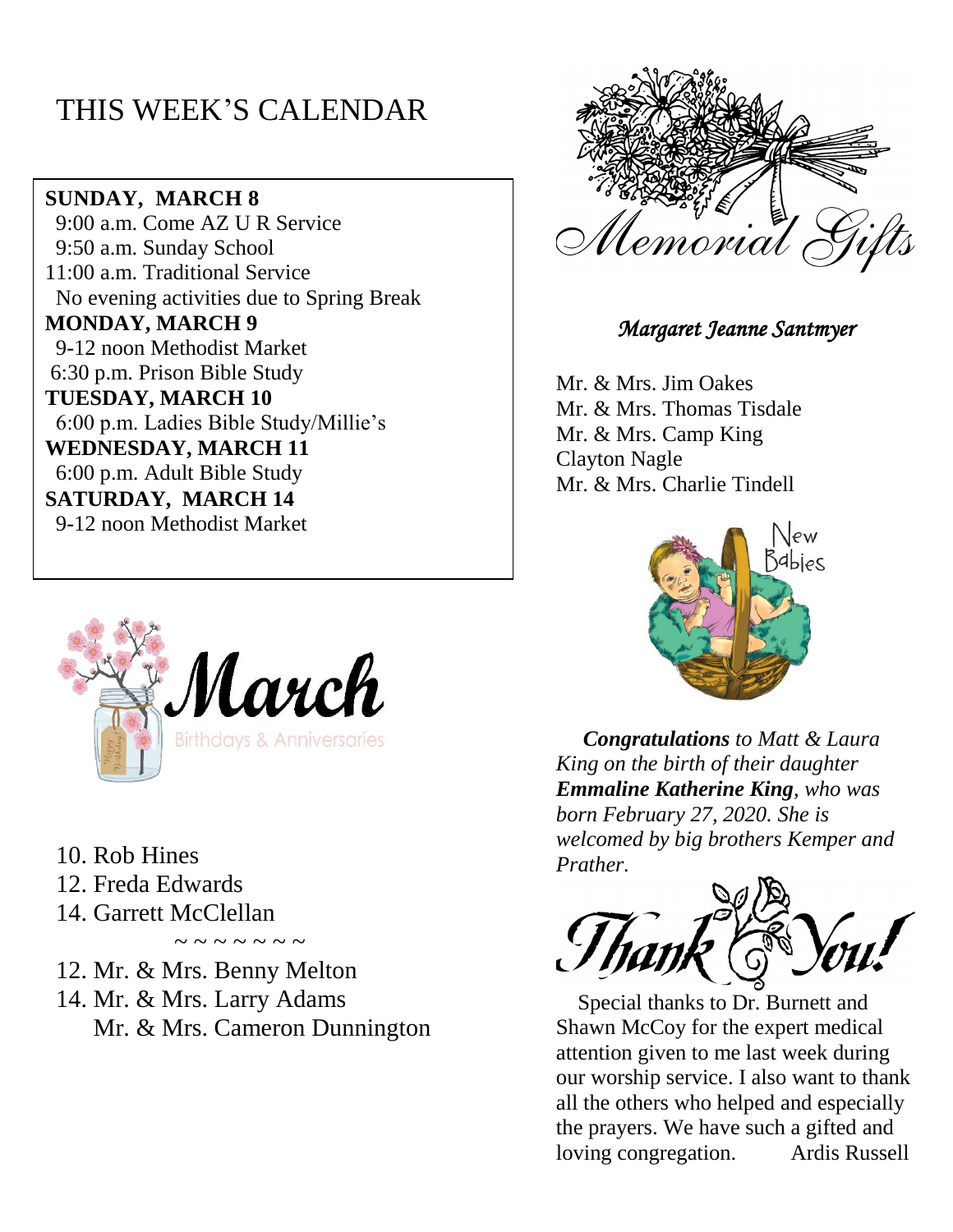Solid

## **Solid Ground**

 This month in Sunday school will take us into a new book in our *Fathom* series. This new lesson is "The Passion", and it will take us through the death and resurrection of Jesus. This month we will begin the Lenten season and prepare for Easter. Last Sunday our lesson began the arrival of Jesus into Jerusalem the week of Passover. This Sunday we will begin to move through the events that took place throughout Holy Week.

## **Sunday Night Youth**

 Youth group will not meet this Sunday night due to Spring Break. Several of our youth members will be on a trip in Pigeon Forge, Tennessee. We will be leaving on Monday and returning on Friday. Please keep the youth and chaperones in your prayers as we travel and enjoy a time of fellowship together.

## **Wednesday Night Small Group**

 Youth group will not meet this Sunday night due to Spring Break. Several of our youth members will be on a trip in Pigeon Forge, Tennessee. We will be leaving on Monday and returning on Friday. Please keep the youth and chaperones in your prayers as we travel and enjoy a time of fellowship together.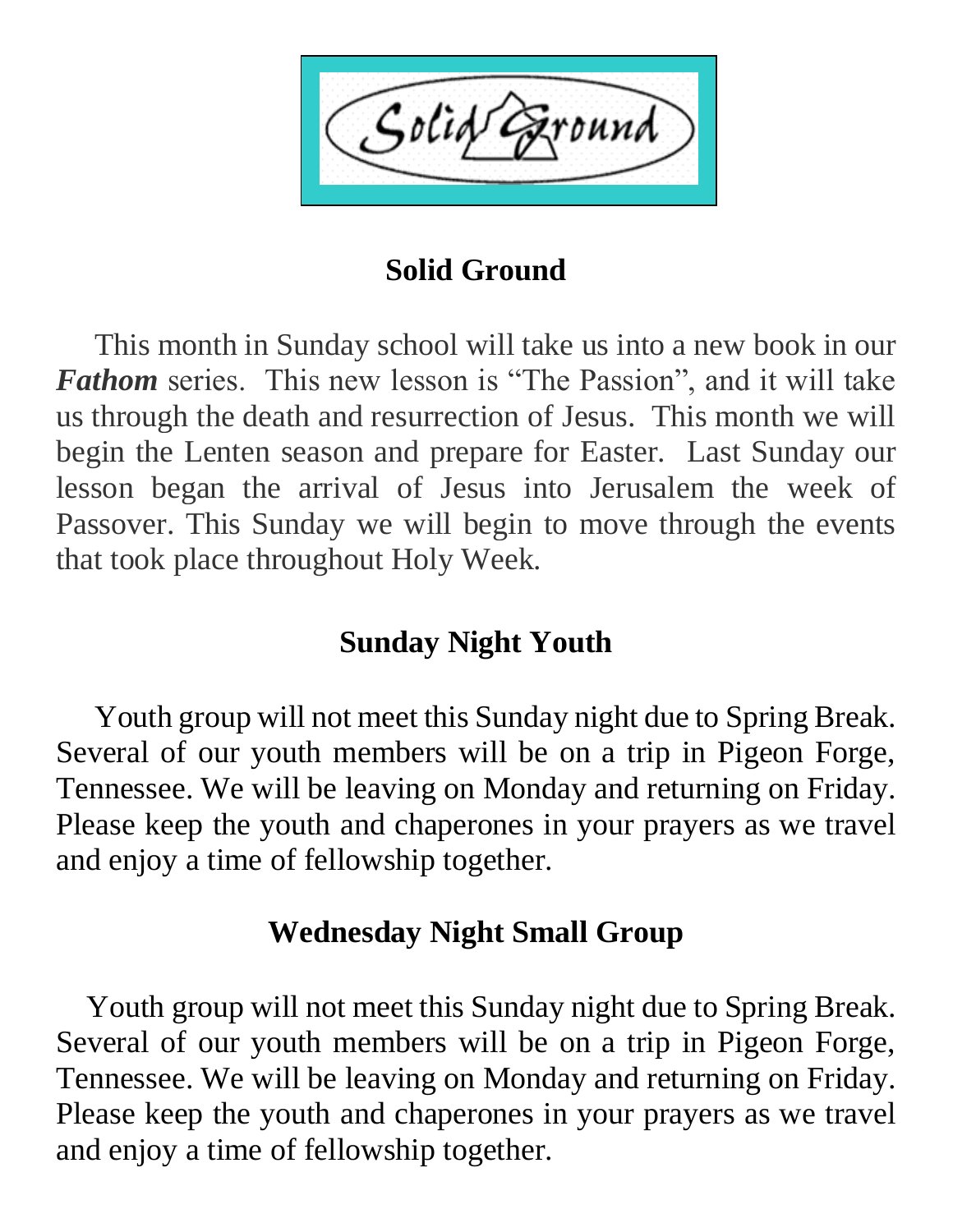# Children's Page



"If I, your Lord and teacher, have washed your feet, you too must wash each other's feet."

Matthew 5:1-9



 During the month of March, we will be studying lessons about Jesus, which will teach us more about his ministry. Our lesson this Sunday is about a woman named Mary who showed her love for Jesus by washing his feet. This act did not make sense to some, and they questioned her actions. See you Sunday as we hear more about this story.



 Bible study will not meet this Sunday night due to Spring Break. I hope everyone has a great week off from school, and I hope to see you all back next Sunday night.